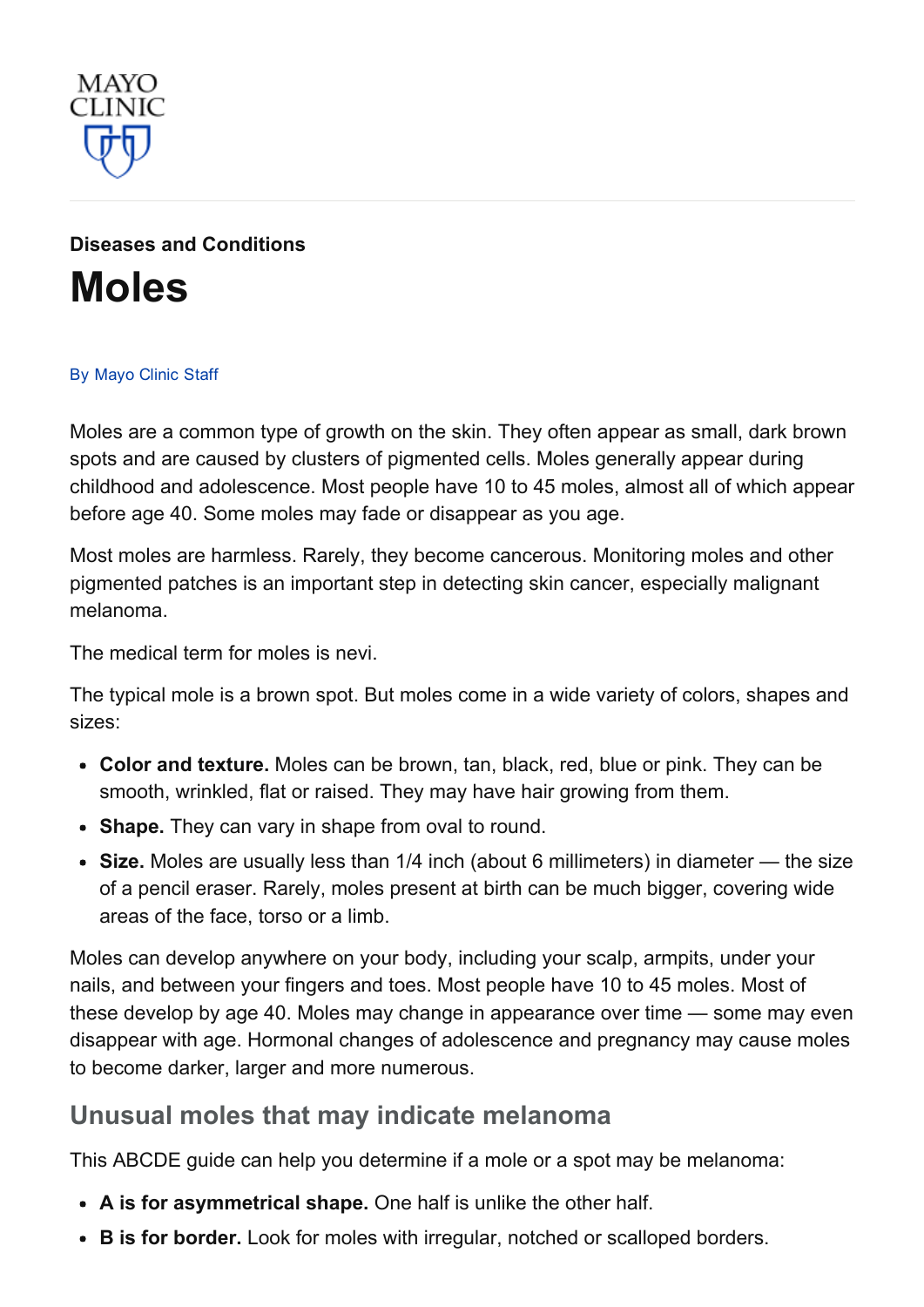- C is for color. Look for growths that have changed color, have many colors or have uneven color.
- D is for diameter. Look for new growth in amole larger than 1/4 inch (about 6 millimeters).
- E is for evolving. Watch for moles that change in size, shape, color or height, especially if part or all of a mole turns black.

Cancerous (malignant) moles vary greatly in appearance. Some may show all of the features listed above. Others may have only one or two.

### When to see a doctor

See your doctor if you have a mole that:

- Is painful
- Itches or burns
- Oozes or bleeds
- Shows any of the ABCDE characteristics listed above
- Grows back after having been removed before
- Is new and you're over 30 years old

If you're concerned about any mole, see your doctor or ask for a referral to a doctor who specializes in skin conditions (dermatologist).

Moles are caused when cells in the skin, called melanocytes, grow in clusters or clumps. Melanocytes are distributed throughout your skin and produce melanin, the natural pigment that gives your skin its color.

Melanoma is the main complication of moles. Some people have a higher than average risk of their moles becoming cancerous and developing into melanoma. Factors that increase your risk of melanoma include:

- Being born with large moles. These types of moles are called congenital nevi. On an infant, such moles are classified as large if they're more than 2 inches (5 centimeters) in diameter. Even a large mole seldom becomes cancerous and almost never before the child reaches puberty.
- Having unusual moles. Moles that are bigger than a common mole and irregular in shape are known as atypical (dysplastic) nevi. They tend to be hereditary. And they often have dark brown centers and lighter, uneven borders.
- Having many moles. Having more than 50 ordinary moles on your body indicates an increased risk of melanoma. Two recent studies add to the evidence that the number of your moles predict cancer risk. One showed that people with 20 or more moles on their arms are at increased risk of melanoma. Another showed a relationship between the number of women's moles and breast cancer risk.
- Having a family history of melanoma. Some types of atypical moles lead to a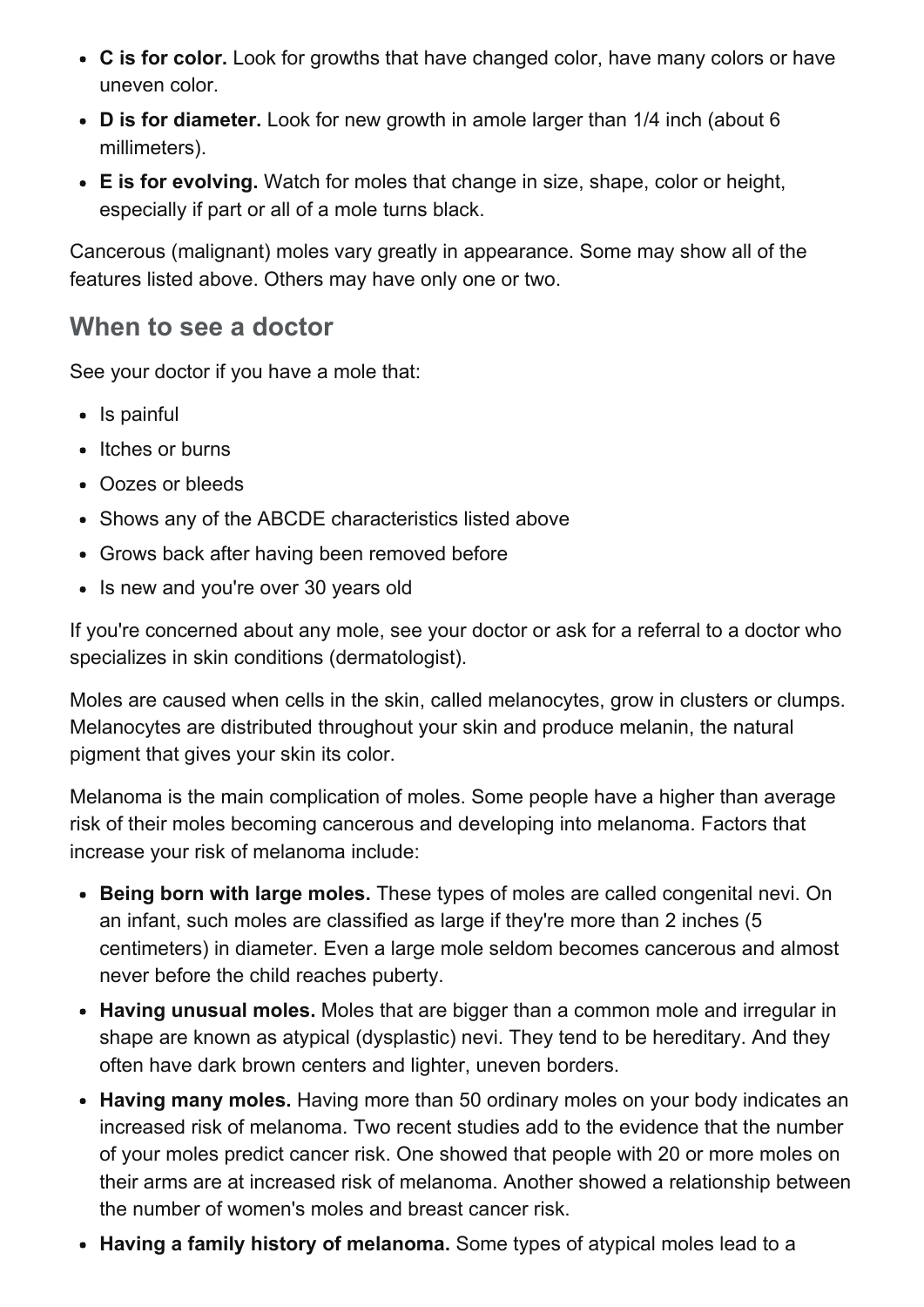genetic form of melanoma.

If you have a mole that concerns you, your family doctor can usually let you know if it's normal or needs further investigation. He or she may then refer you to a doctor who specializes in skin disorders (dermatologist) for diagnosis and treatment.

It's a good idea to arrive for your appointment well-prepared. Here's some information to help you get ready.

# What you can do

- List any changes you've noticed or any new symptoms you're experiencing. Include any that may seem unrelated to the reason for which you scheduled the appointment.
- Bring a list of all medications, vitamins or supplements that you're taking.
- If you've had a melanoma or a mole removed in the past, note the location of the lesion and also the date of removal. If you have the biopsy report, bring it with you to the appointment.
- Don't wear makeup or opaque nail polish to your appointment. These products make it difficult for your doctor to perform a thorough skin exam.
- List questions to ask your doctor.

Your time with your doctor is limited, so preparing a list of questions can help you make the most of your time together. List your questions from most important to least important in case time runs out. For moles, some basic questions to ask your doctor include:

- Do you think this mole might be cancerous?
- What's the most appropriate course of action?
- How can I tell if a mole needs to be looked at?
- Can I prevent more moles from developing?
- Do you have any brochures or other printed material that I can take home with me? What websites do you recommend?

In addition to the questions that you've prepared, don't hesitate to ask questions during your appointment.

# What to expect from your doctor

Your doctor is likely to ask you a number of questions, such as:

- When did you first notice this mole?
- Have you always had it, or is it new?
- Have you noticed any changes in this mole, such as its color or shape?
- Have you had other moles surgically removed in the past? If so, do you know if they were unusual (atypical) or malignant?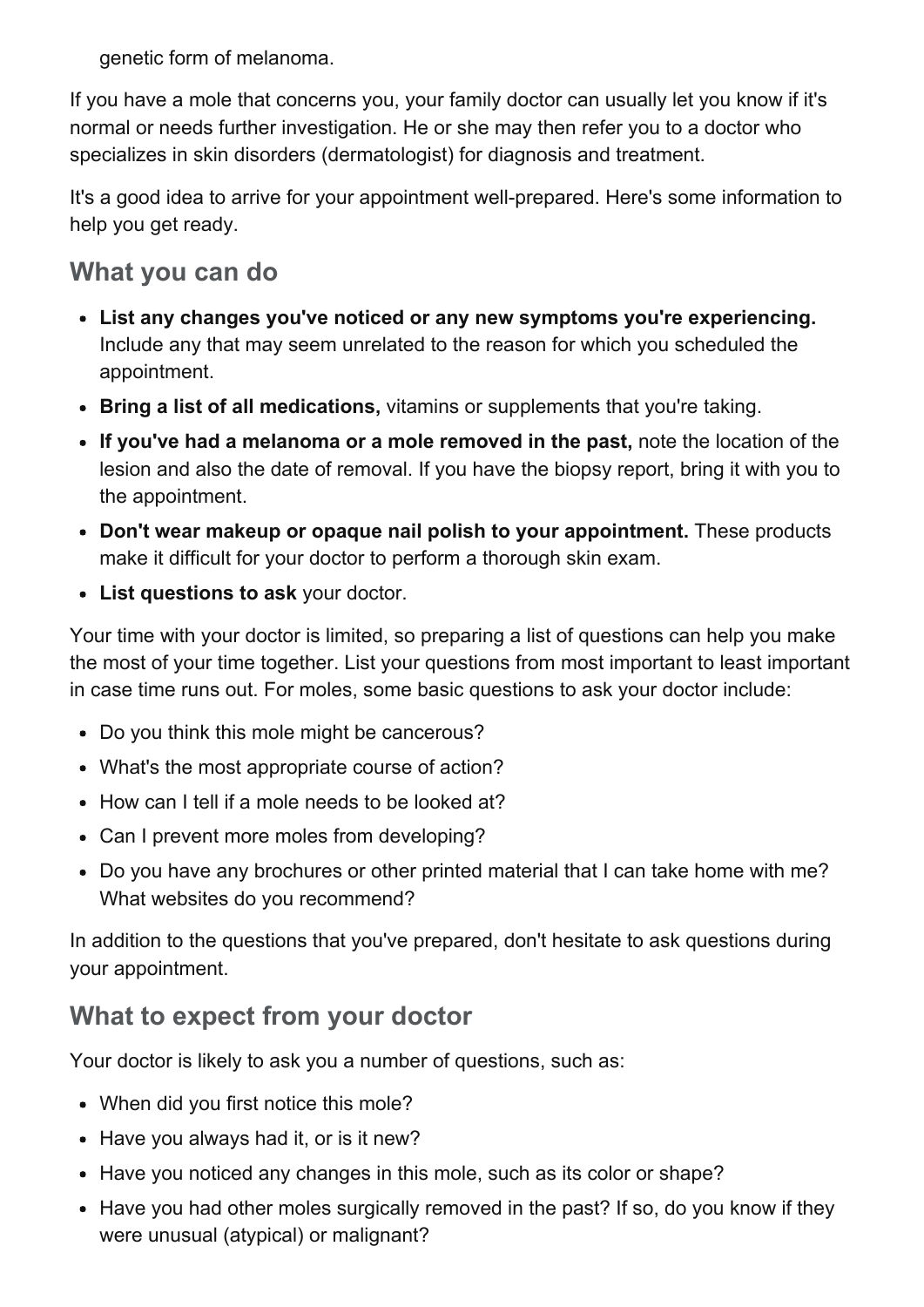- Do you have a family history of atypical moles, melanoma or other cancers?
- Have you had peeling sunburns or frequent exposure to ultraviolet radiation, such as from tanning beds?

Your doctor can identify moles by visually inspecting your skin. You may choose to make a skin examination a regular part of your preventive medical care. Talk to your doctor about a schedule that's appropriate for you. During a skin exam, your doctor inspects your skin from head to toe.

If your doctor suspects that a mole may be cancerous, he or she may take a tissue sample (biopsy) and submit it for microscopic examination.

Treatment of most moles usually isn't necessary. If your doctor thinks a mole is suspicious, he or she may take a tissue sample of it and have it tested to determine if it's cancerous.

### Mole removal

If your mole is cancerous, your doctor will do a surgical procedure to remove it. If you have a mole in the beard area, you may want to have it removed by your doctor because shaving over it repeatedly may cause irritation. You may also want to have moles removed from other parts of your body that are vulnerable to trauma and friction.

Mole removal takes only a short time and is usually done on an outpatient basis. The procedure may leave a permanent scar. Options for mole removal include:

- Surgical excision. In this method, your doctor numbs the area around the mole and cuts out the mole and a surrounding margin of healthy skin with a scalpel or a sharp punch device. Then he or she closes the wound with sutures.
- Surgical shave. In this method, your doctor numbs the area around the mole and uses a small blade to cut around and beneath it. This technique is often used for smaller moles and doesn't require sutures.

If you notice that a mole has grown back, see your doctor promptly.

### Cosmetic care

If you're self-conscious about a mole, these methods may help conceal it:

- Makeup. Various products are available for concealing blemishes and moles. You may need to try several before you find one that works for you.
- Hair removal. If you have a hair growing from a mole, you might try clipping it close to the skin's surface or plucking it. Or talk with your dermatologist about permanently removing the hair and the mole.

Anytime you cut or irritate a mole, keep the area clean. See your doctor if the mole doesn't heal.

The following measures can help limit the development of moles and the main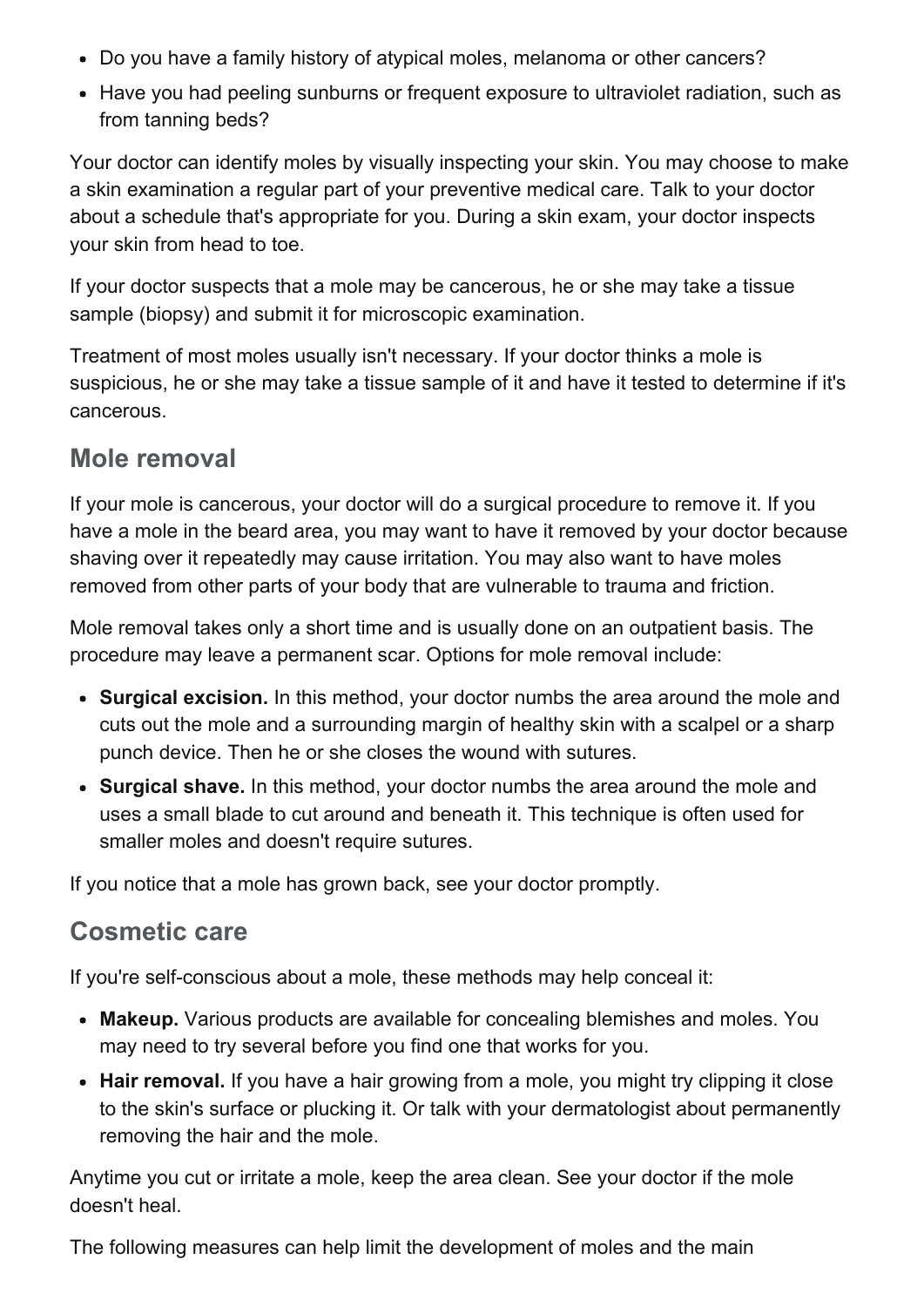complication of moles — melanoma.

## Watch for changes

Become familiar with the location and pattern of your moles. Regularly examine your skin carefully to look for skin changes that may signal melanoma. Ideally, do self-exams once a month, especially if you have a family history of melanoma.

Do a head-to-toe check, including your scalp, palms and fingernails, armpits, chest, genital area, feet (the soles, toenails and between the toes), and between the buttocks. If necessary, use a hand-held mirror along with a wall mirror to scan hard-to-see places, such as your back.

If you have many moles or unusual-looking moles, you may want to have a full-body mole check by a dermatologist.

To detect melanomas or other skin cancers, use this ABCDE skin self-examination quide:

- A is for asymmetrical shape. Look for moles with irregular shapes, such as two very different-looking halves.
- B is for border. Look for moles with irregular, notched or scalloped borders.
- C is for color. Look for growths that have changed color, have many colors or have uneven color.
- D is for diameter. Look for new growth in amole larger than 1/4 inch (about 6 millimeters).
- E is for evolving. Watch for moles that change over weeks or months.

### Protect your skin

Take measures to protect your skin from ultraviolet (UV) radiation, such as from the sun or tanning beds. UV radiation has been linked to increased melanoma risk. And children who haven't been protected from sun exposure tend to develop more moles.

- Avoid peak sun times. It's best to avoid overexposure to the sun. If you must be outdoors, try to stay out of the sun from 10 a.m. to 4 p.m., when UV rays are strongest.
- Use sunscreen year-round. Apply sunscreen about 30 minutes before going outdoors, even on cloudy days. Use a broad-spectrum sunscreen with an SPF of at least 15. Apply it generously and reapply every two hours — or more often if you're swimming or sweating. The American Academy of Dermatology recommends using a broad-spectrum, water-resistant sunscreen with an SPF of at least 30.
- Cover up. Sunglasses, broad-brimmed hats, long sleeves and other protective clothing can help you avoid damaging UV rays. You might also want to consider clothing that's made with fabric specially treated to block UV radiation.
- Avoid tanning beds. Tanning beds emit UV rays and can increase your risk of skin cancer.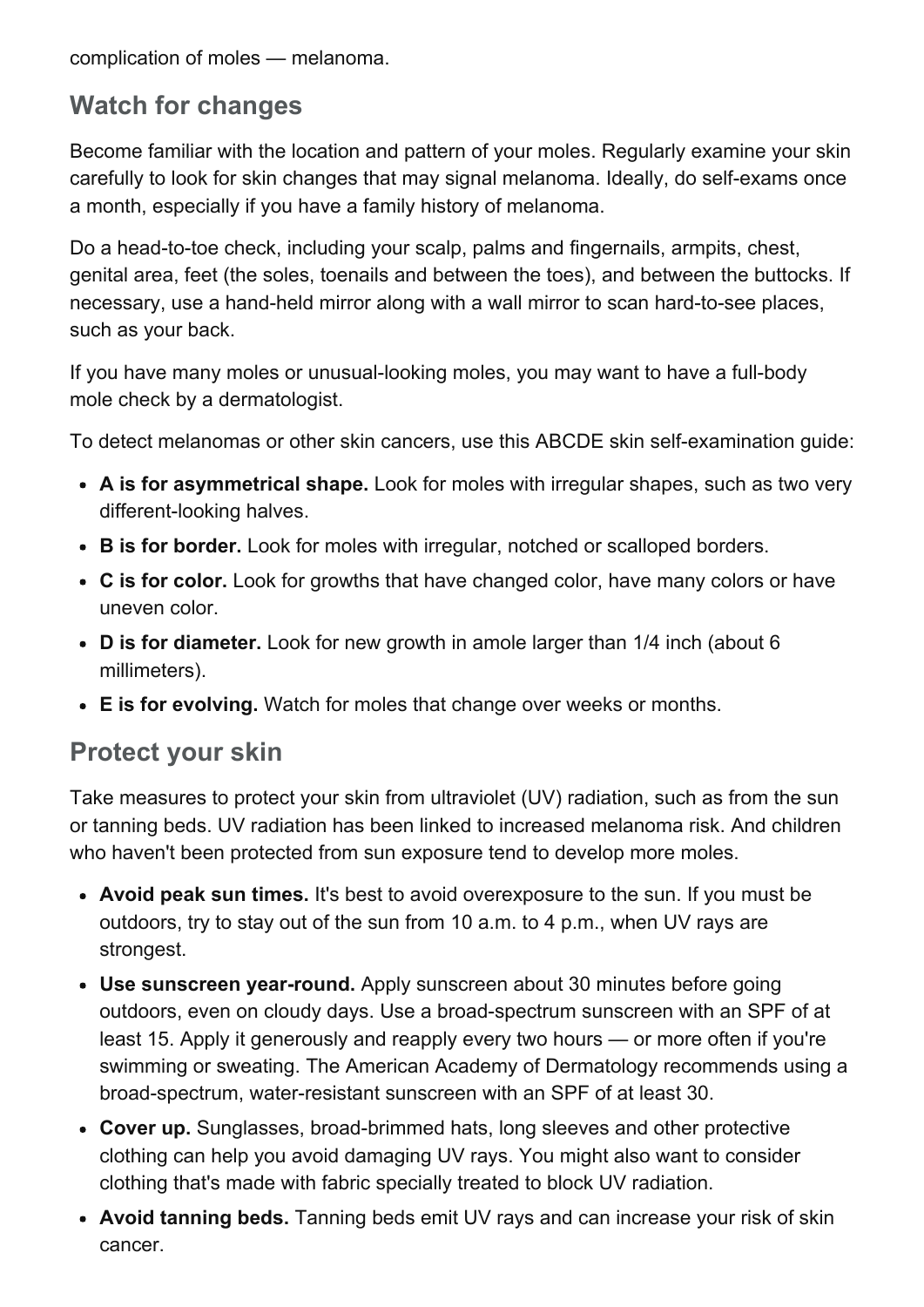### References

- 1. Moles. MedlinePlus. http://www.nlm.nih.gov/medlineplus/moles.html. Accessed Sept. 10, 2014.
- 2. Argenziano G, et al. Twenty nevi on the arms: A simple rule to identify patients younger than 50 years of age at higher risk for melanoma. European Journal of Cancer Prevention. 2014;23:458.
- 3. Wise J. Number of moles could predict breast cancer risk. BMJ. 2014;348:g3739. http://www.bmj.com/content/348/bmj.g3739.full.print? Accessed Sept. 10, 2014.
- 4. Goldsmith LA, et al., eds. Fitzpatrick's Dermatology in General Medicine. 8th ed. New York, N.Y.: The McGrawHill Companies; 2012. http://accessmedicine.mhmedical.com/book.aspx?bookid=392. Accessed Sept. 10, 2014.
- 5. Prevention guidelines. Skin Cancer Foundation. http://www.skincancer.org/prevention/sunprotection/prevention-guidelines. Accessed Sept. 10, 2014.
- 6. Gibson LE (expert opinion). Mayo Clinic, Rochester, Minn. Sept. 19, 2014.
- 7. What does a mole look like? National Cancer Institute. http://www.cancer.gov/cancertopics/prevention/skin/molephotos. Accessed Sept. 10, 2014.
- 8. Common moles, dysplastic nevi, and risk of melanoma. http://www.cancer.gov/cancertopics/factsheet/Risk/moles. Accessed Sept. 10, 2014.
- 9. Hawryluk EB, et al. Pediatric melanoma, moles, and sun safety. Pediatric Clinics of North America. 2014;61:279.
- 10. Sunscreens. American Academy of Dermatology. http://www.aad.org/media-resources/stats-andfacts/prevention-and-care/sunscreens#.UbdQaJzm9lP. Accessed Nov. 20, 2014.
- 11. FDA sheds light on sunscreens. U.S. Food and Drug Administration. http://www.fda.gov/ForConsumers/ConsumerUpdates/ucm258416.htm. Accessed Nov. 20, 2014.
- 12. Moles in children: What parents should know. American Academy of Dermatology. http://www.skincarephysicians.com/skincancernet/moles\_children.html. Accessed Sept. 10, 2014.
- 13. What you need to know about melanoma and other skin cancers. National Cancer Institute. http://www.cancer.gov/cancertopics/wyntk/skin. Accessed Sept. 12, 2014.
- 14. Niederhuber JE, et al., eds. Abeloff's Clinical Oncology. 5th ed. Philadelphia, Pa.: Churchill Livingstone Elsevier; 2014. http://www.clinicalkey.com. Accessed Sept. 12, 2014.
- 15. Habif TP. Clinical Dermatology: A Color Guide to Diagnosis and Therapy. 5th ed. Edinburgh, U.K.; New York, N.Y.: Mosby Elsevier; 2010. http://www.clinicalkey.com. Accessed Sept. 12, 2014.
- 16. Skin examinations. SkinCancerNet. http://www.skincarephysicians.com/skincancernet/skin\_examinations.html. Accessed Sept. 12, 2014.

#### Dec. 06, 2014

Original article: http://www.mayoclinic.org/diseases-conditions/moles/basics/definition/con-20019745